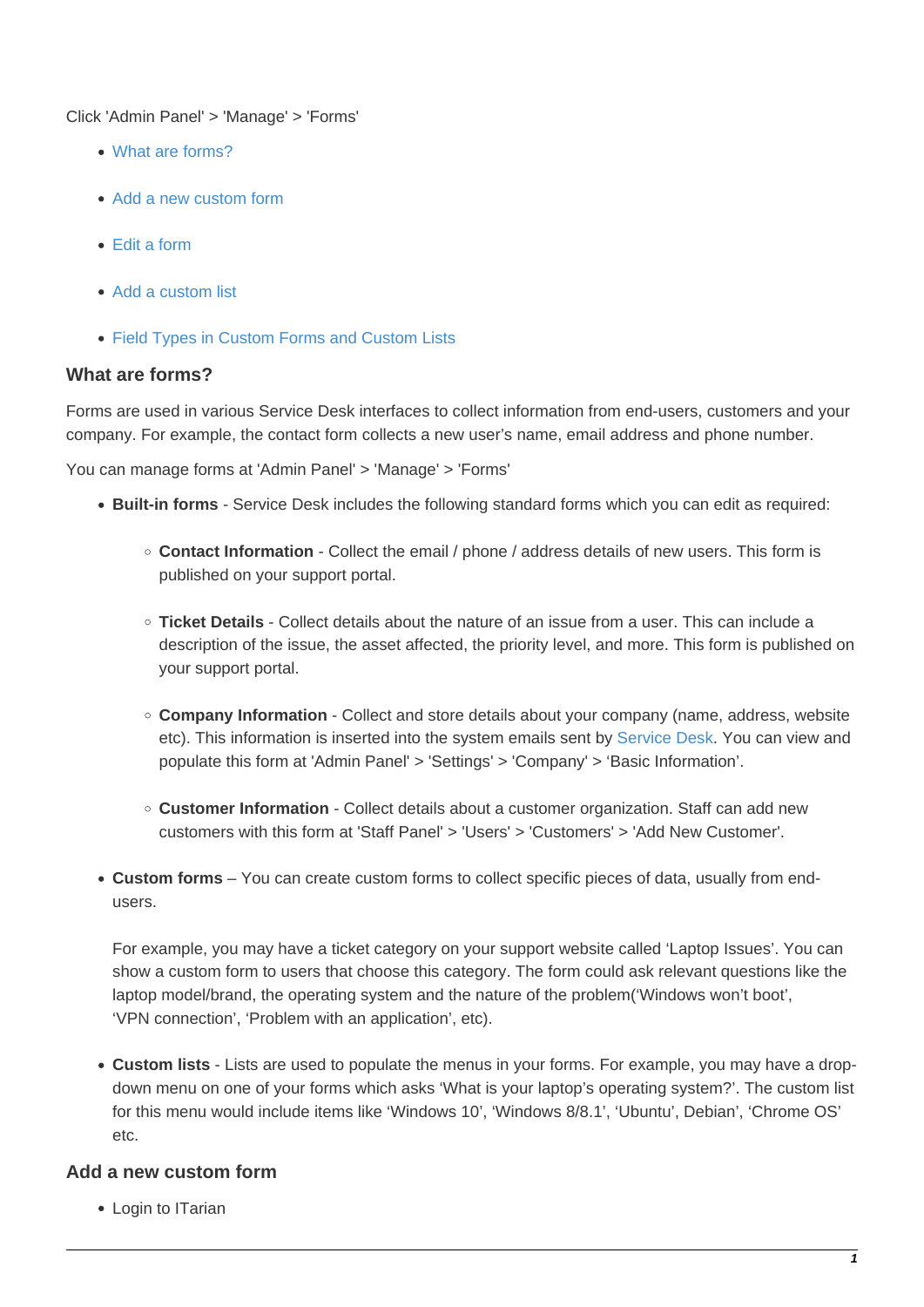- Click 'Applications' > 'Service Desk'
- Open the admin panel (see the last link on the left)
- Click 'Manage' > 'Forms'
- Click 'Add New Custom Form'

| <b>Service Desk</b>                                            | <sup>■</sup> Service Desk > Manage > Forms        | $\checkmark$                                  |                                       |                        |
|----------------------------------------------------------------|---------------------------------------------------|-----------------------------------------------|---------------------------------------|------------------------|
| <b>BE DASHBOARD</b><br>Ŷ.                                      | <b>Custom Forms</b>                               |                                               |                                       |                        |
| <b>C</b> SETTINGS<br>Ÿ.<br><b>MANAGE</b><br>$\checkmark$<br>π. |                                                   | <b>BUILT-IN FORMS <math>\Leftarrow</math></b> | <b>LAST UPDATED <math>\div</math></b> |                        |
| <b>Ticket Categories</b>                                       | $\bullet$                                         | <b>Contact Information</b>                    | 04/30/2018 1:55 pm                    |                        |
| <b>Ticket Filters</b>                                          | Ø                                                 | <b>Ticket Details</b>                         | 04/30/2018 1:55 pm                    |                        |
| <b>SLA Plans</b><br><b>API Keys</b>                            | 圓                                                 | <b>Company Information</b>                    | 04/30/2018 1:55 pm                    |                        |
| Pages                                                          | 咯                                                 | <b>Customer Information</b>                   | 04/30/2018 1:55 pm                    |                        |
| Forms<br>Lists                                                 | « Prev                                            |                                               | 1                                     | Next »                 |
| <b>Assets</b><br><b>Materials</b>                              | $\overline{  }$ Delete<br>(+) Add New Custom Form |                                               |                                       | Show 25 records $\sim$ |
| Charging                                                       | <b>CUSTOM FORMS <math>\div</math></b>             |                                               | <b>LAST UPDATED <math>\div</math></b> |                        |
| <b>EMAILS</b><br>Ÿ.                                            | <b>Asset Information</b>                          |                                               | 04/30/2018 1:55 pm                    |                        |
| <b>THE TIME SHEETS</b>                                         | $\Box$<br>Troubleshooting                         |                                               | 02/21/2019 11:18 am                   |                        |

You can now construct your custom form: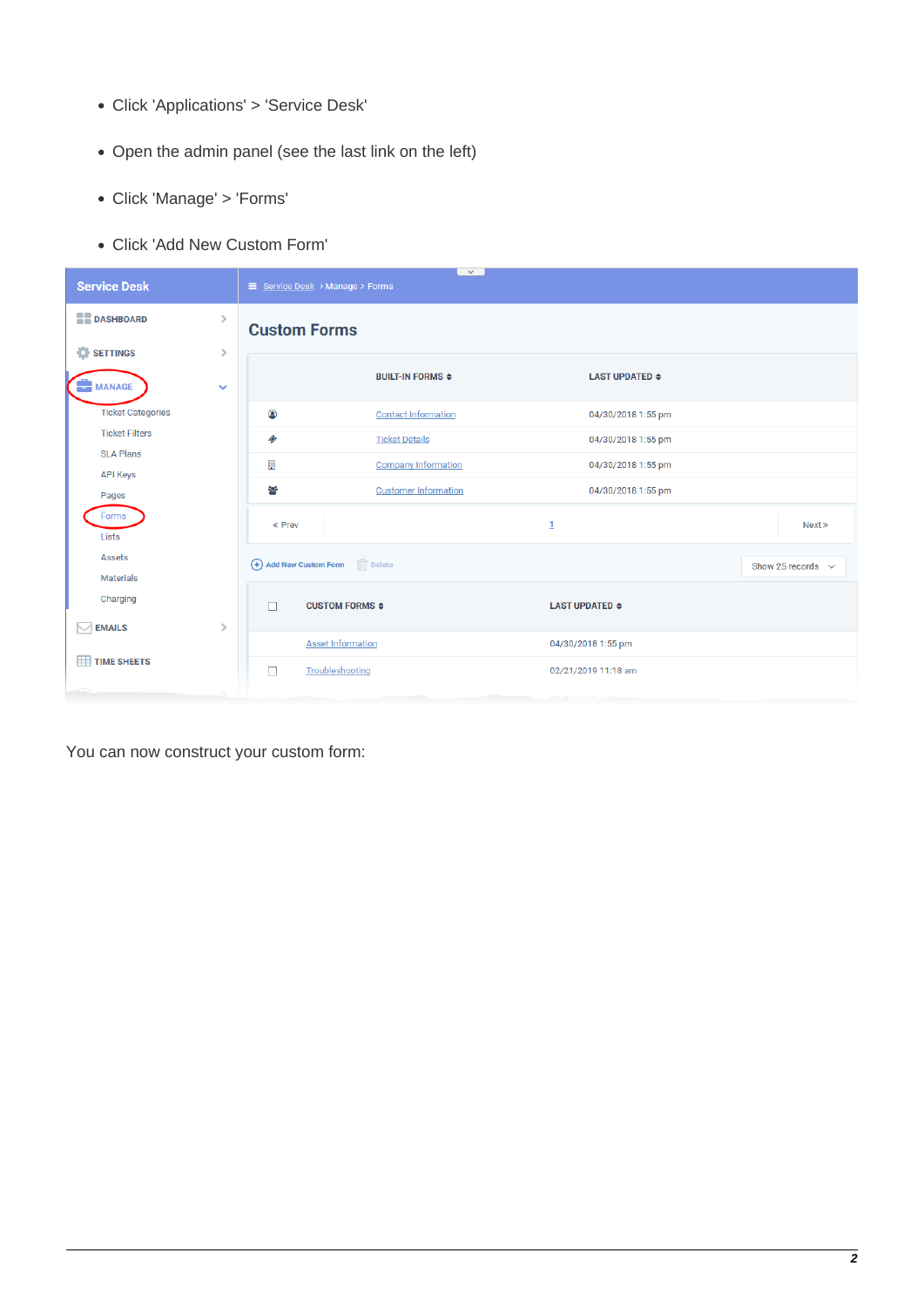|          | <b>Custom Form</b><br>Add new custom form section |        |                                                                          |                       |                          |                                  |               |
|----------|---------------------------------------------------|--------|--------------------------------------------------------------------------|-----------------------|--------------------------|----------------------------------|---------------|
|          |                                                   |        | Custom forms are used to allow custom data to be associated with tickets |                       |                          |                                  |               |
| Title: * |                                                   |        |                                                                          | $\Theta$              |                          |                                  |               |
|          | Instructions:                                     |        |                                                                          | O                     |                          |                                  |               |
|          |                                                   |        |                                                                          |                       |                          |                                  |               |
|          |                                                   |        |                                                                          |                       |                          |                                  |               |
|          | Form fields available for new custom form         |        |                                                                          |                       |                          |                                  |               |
|          |                                                   |        |                                                                          |                       |                          |                                  |               |
|          | SORT @ LABEL @                                    |        | TYPE <sup>O</sup>                                                        |                       |                          | INTERNAL @ REQUIRED @ VARIABLE @ | <b>DELETE</b> |
| ÷        |                                                   |        | <b>Short Answer</b>                                                      | $\check{~}$           | $\overline{\phantom{a}}$ | $\Box$                           |               |
| ٠        |                                                   |        | <b>Short Answer</b>                                                      | $\check{~}$           | $\Box$                   | $\Box$                           |               |
| ٠        |                                                   |        | <b>Short Answer</b>                                                      | $\checkmark$          | $\Box$                   | $\Box$                           |               |
| ٠        |                                                   |        | <b>Short Answer</b>                                                      | $\check{\phantom{a}}$ | $\Box$                   | $\Box$                           |               |
|          |                                                   |        |                                                                          |                       |                          |                                  |               |
|          | Internal Notes: be liberal, they're internal      |        |                                                                          |                       |                          |                                  |               |
|          |                                                   |        |                                                                          |                       |                          |                                  |               |
|          |                                                   |        |                                                                          |                       |                          |                                  |               |
|          |                                                   |        |                                                                          |                       |                          |                                  |               |
| Add Form | Reset                                             | Cancel |                                                                          |                       |                          |                                  |               |

**Title:** Enter a label for the form page. For example, 'Tell us about your problem '. The title is shown at the top of the page.

**Instructions:** Enter short guidance for the user. For example, 'Please answer the following questions to help us get started on your issue'.

**Form Fields**

- **Sort:** Drag and drop the fields to your preferred order. The questions are shown in this order on your form.
- **Label:** Enter the name of the field. This should relate to or introduce the item you select in the 'Type' column.
- **Type:** Select the type of input expected from the user.
	- **Basic fields** Form elements for the user to complete. If you select one of these then your label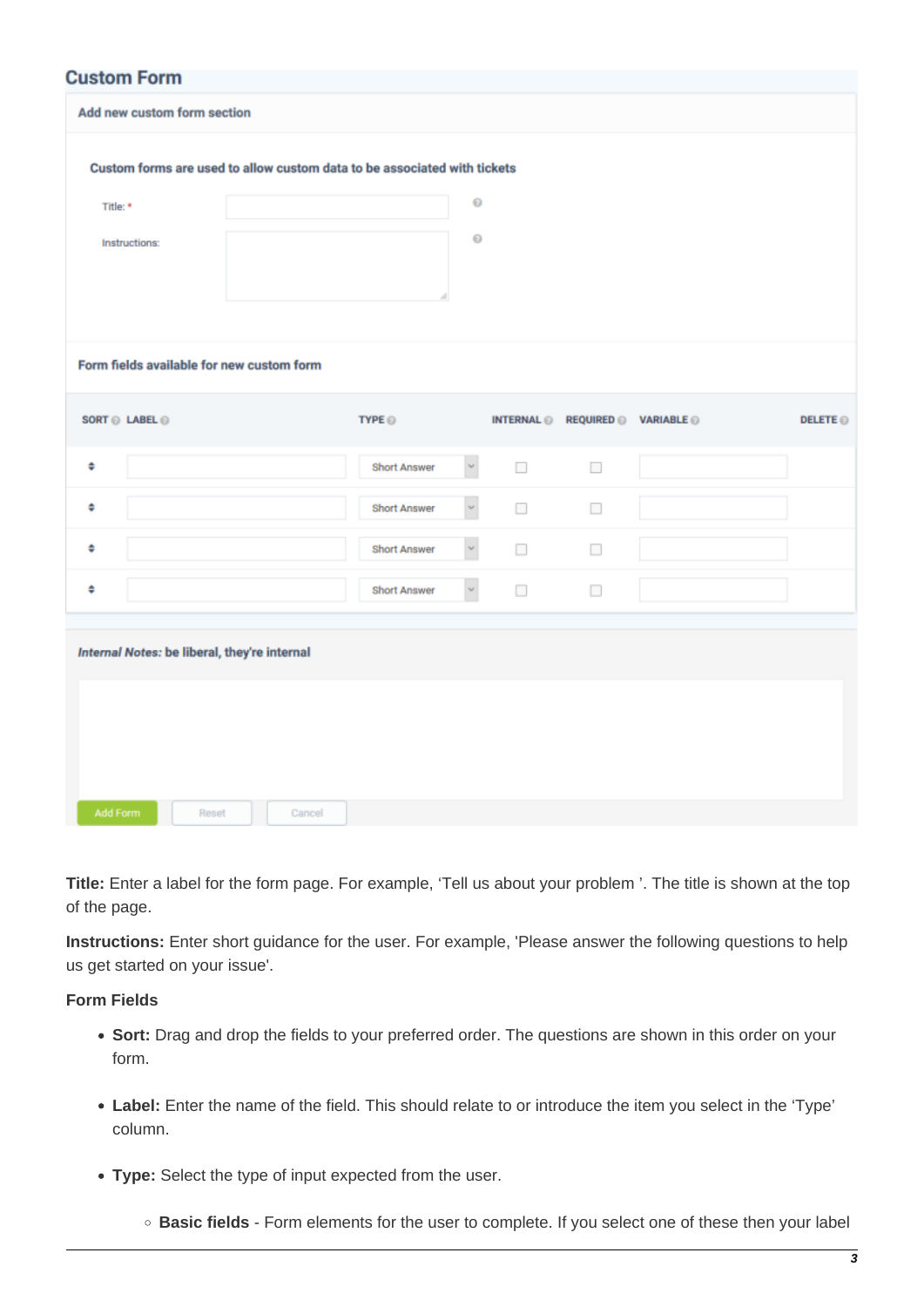should tell the user what information is expected of them.

- For example, 'Short answer' and 'Long answer' are blank spaces. Your label should tell the user what to type - 'Name', 'Address', etc.
- $\circ$  Similarly, 'Checkbox' means the form will show a checkbox to the user to tick as appropriate. Your label should provoke a simple 'Yes' or 'No' response. For example, 'I have read and agree to the terms and conditions', or 'Save this payment type'.
- **Built-in / Custom lists** These allow users to select their answer from a preset list. For example, the 'Priority Level' list is a drop-down menu with 'Low', 'Normal', 'High' and 'Critical'.



- Built-in lists cannot be edited but can be made public or kept internal.
- You can create your own custom lists as required. [Click here](#page-7-0) for help to create custom lists for drop-down menus.
- **Internal:** Select this if the fields are intended for admins and staff to complete. If left unchecked, the fields can be used in both staff forms and customer facing forms.
- **Required:** Will mark the field as mandatory. Respondents must complete the field in order to submit the form.
- <span id="page-3-0"></span>**Variable:** Specify a label for the field variable that you can call in your email templates.
	- Variables can be used in both built-in and custom forms.
	- You can insert these variables in the body of your email templates. The variables dynamically fetch the respective field data.
	- $\circ$  To add a variable, simply paste a string with the following format to the body of the mail: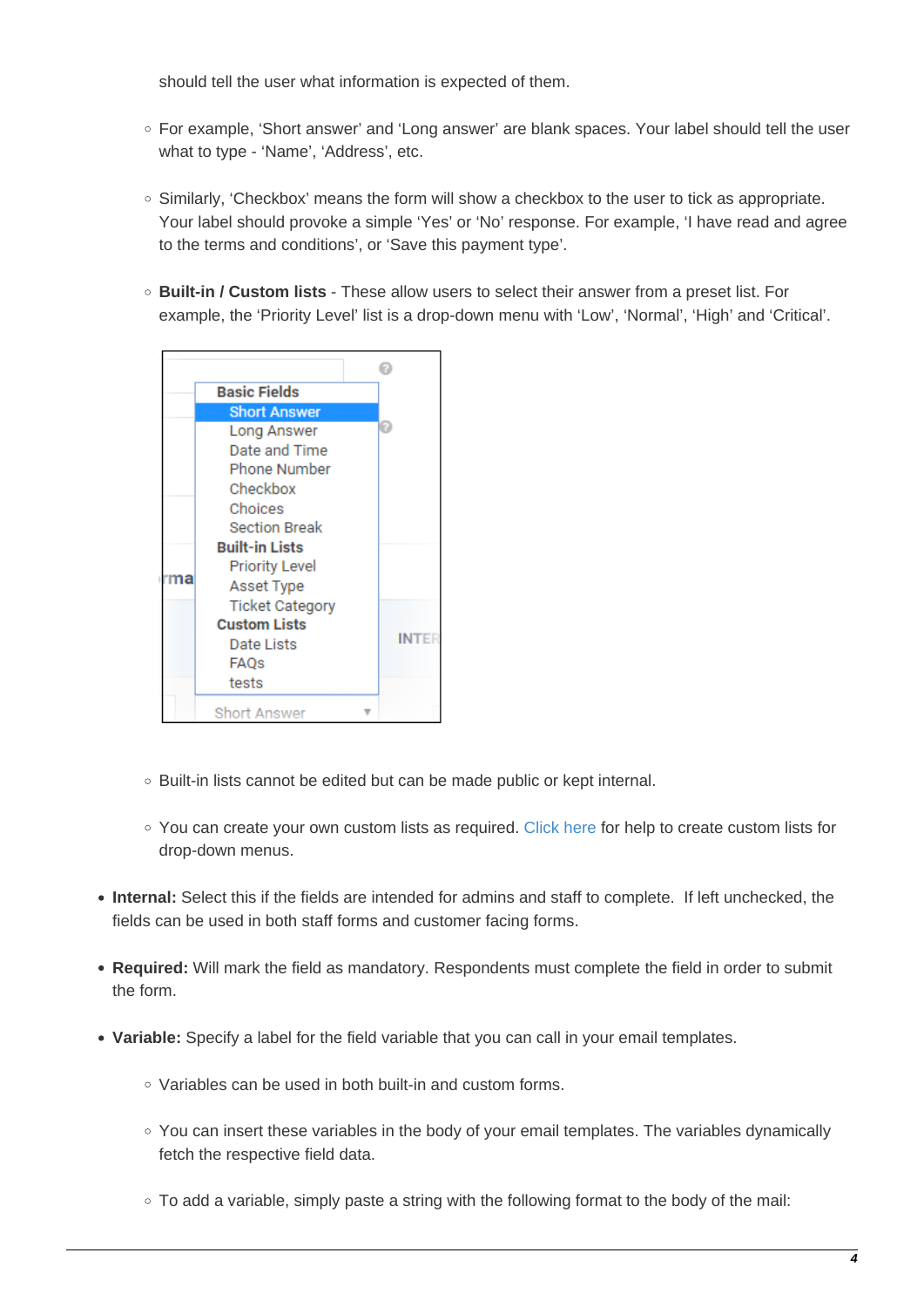# %{**identifier.**variable}

- For example, the 'User Details' form has a field called 'name'. The string to call the user's name is '%{**ticket.user.**name}'. You then enter 'Hi %{**ticket.user.**name}' in your auto-responder mail. A user called 'Bob' creates a ticket. The mail to him would read 'Hi Bob'.
- Custom forms can be added to the following interfaces:

 1. **Ticket Categories** - 'Admin Panel' > 'Manage' > 'Ticket Category' > 'Add New Category' or click on a ticket category > ''New ticket options' > 'Custom form'

 2. **User details** - 'Staff Panel' > 'Users' > 'User Directory' > click on a user > 'More' > 'Manage forms'

 3. **Customer details** - 'Staff Panel' > 'Users' > 'Customers' > click on a customer > 'More' > 'Manage forms'

 4. **Ticket details** - 'Staff Panel' > 'Tickets' > select a ticket category > click a ticket number to open it > 'More' > 'Manage forms'

The identifier depends on the type of interface to which the custom form is added. The following table shows the identifiers for the interfaces in which forms are used

| <i><u><b>Interface</b></u></i>       | Variable format         |
|--------------------------------------|-------------------------|
| Ticket categories and Ticket details | %{ticket.variable}      |
| User details                         | %{ticket.user.variable} |
| Customer details                     | %{customer.variable}    |

Let's say you added a new field called 'Salutation' to a form, entered 'salutation' in the variable column and apply the form to the user details interface ('Staff Panel' > 'Users' > 'User Directory' > click a user > User page). You could reference the user's actual salutation in an email template with the variable %{**ticket.user.**salutation}.

- See [this wiki](https://wiki.itarian.com/frontend/web/topic/how-to-manage-email-templates-and-variables-in-service-desk) if you need help to use variables in email templates.
- **Delete:** Use this checkbox to remove a field.
- **Internal notes:** Add any remarks about the form. Only admins and staff can see these comments.

Click 'Add Form' to save the form

Saving the form enables the field configuration option: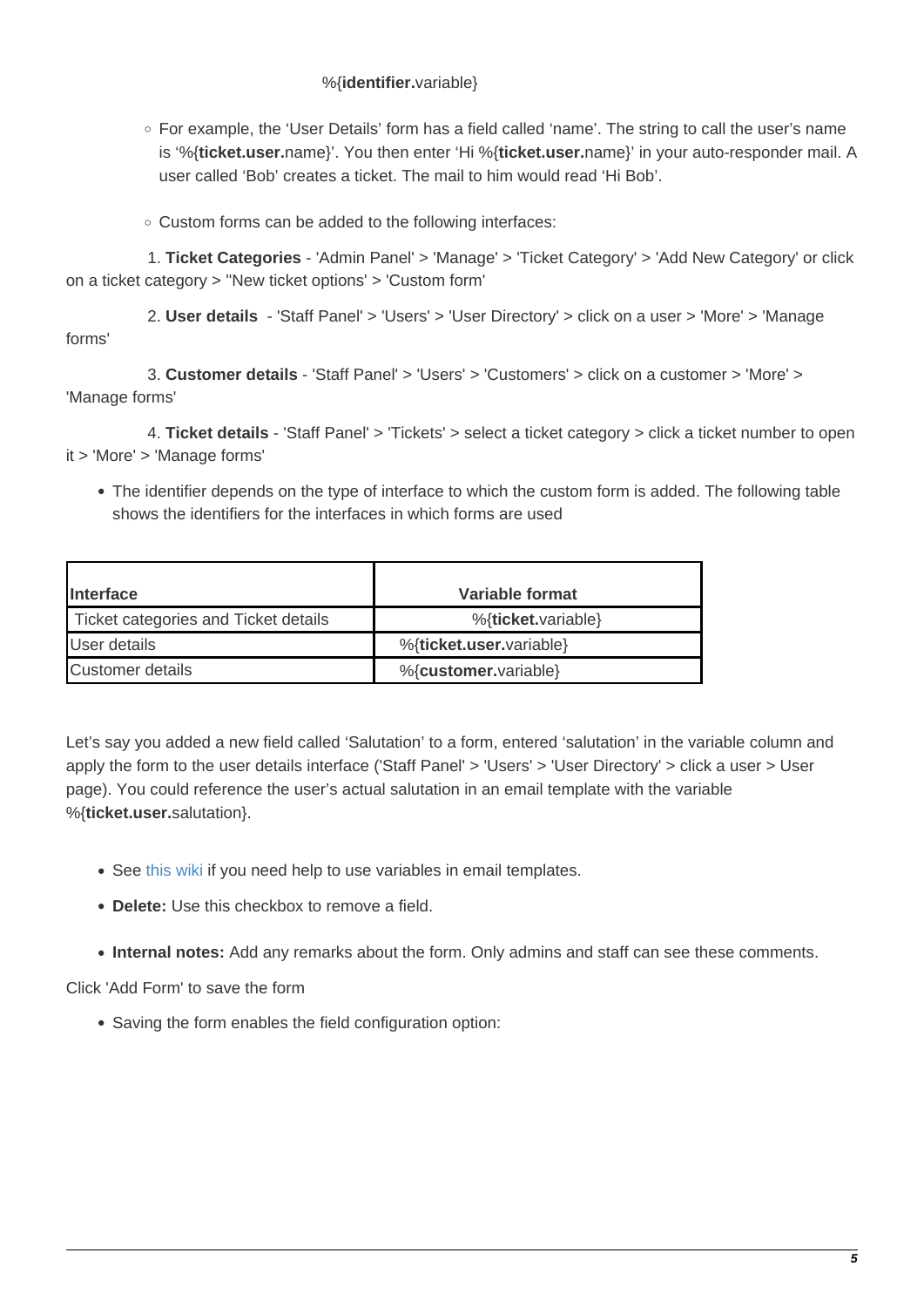| TYPE <sup><sup>®</sup></sup> |                    |
|------------------------------|--------------------|
| Date and Time                | $\mathbb Z$ Config |
| <b>Short Answer</b>          |                    |
| Short Answer                 |                    |

Click the 'Config' button to view and edit field properties. The field properties depend on the form parameter. For example, the 'Date' properties are shown below:

| <b>Field Configuration - Date</b> |                                            |                |  |
|-----------------------------------|--------------------------------------------|----------------|--|
| Time:                             | Show time selection with date picker       |                |  |
| Timezone<br>Aware:                | Show date/time relative to user's timezone |                |  |
| Earliest:                         | Earliest date selectable                   | $\frac{1}{10}$ |  |
| Latest:                           |                                            | $\frac{1}{10}$ |  |
| <b>Allow Future</b><br>Dates:     | Allow entries into the future              |                |  |
| Help Text:                        | Help text shown with the field             |                |  |
|                                   | Save<br>Reset                              | Cancel         |  |

Update the fields as required. Click 'Save' for your settings to take effect.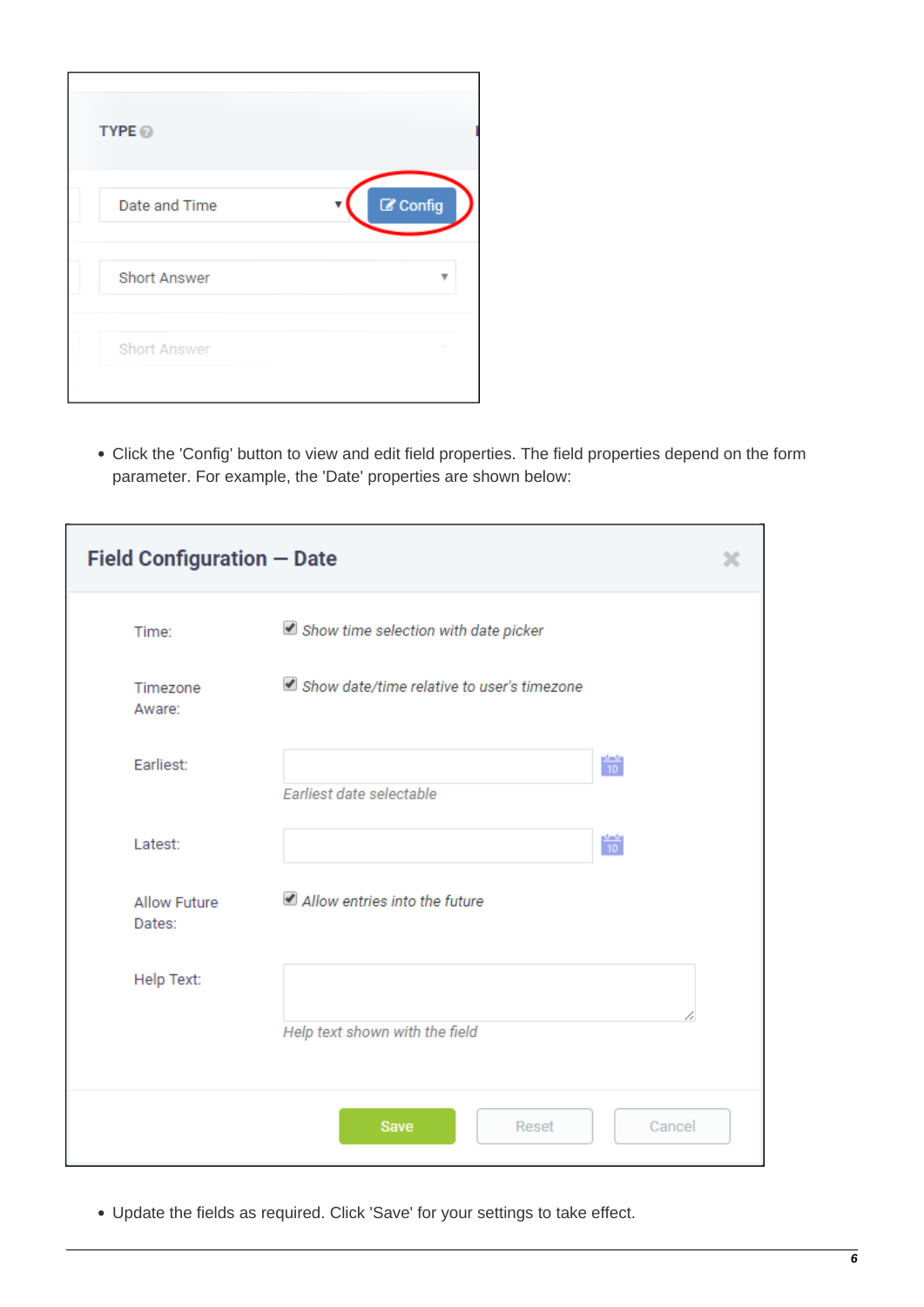An example custom form is shown below:

| <b>Printer Information</b><br>Please fill in the fields below                                         |                                                                          |   |
|-------------------------------------------------------------------------------------------------------|--------------------------------------------------------------------------|---|
| Name of the Printer:                                                                                  | $-$ Select $ \star$                                                      |   |
| Model Number:                                                                                         |                                                                          |   |
| Brand Name:                                                                                           |                                                                          |   |
| Is working now:                                                                                       |                                                                          |   |
| Date Purchased:                                                                                       | 肅                                                                        |   |
| <b>Check List:</b>                                                                                    | $-$ Select $ -$                                                          |   |
| Warranty:                                                                                             | 譚                                                                        |   |
| <b>Ticket Details</b><br>Please Describe Your Issue<br><b>Issue Summary:</b><br><b>Issue Details:</b> |                                                                          |   |
| В<br>I<br>◇<br>П                                                                                      | U<br>s<br>囲<br>≔<br>≔<br>疆<br>$\blacksquare$<br>ඏ<br>岩<br><b>As</b><br>≡ | 尙 |
| Details on the reason(s) for opening the ticket.                                                      |                                                                          |   |

# <span id="page-6-0"></span>**Edit a built-in or custom form**

- Open the admin panel (see the last link on the left)
- Click 'Manage' > 'Forms'
- Click the name of the built-in form or custom form

The 'Contact Information' built-in form is shown below as an example: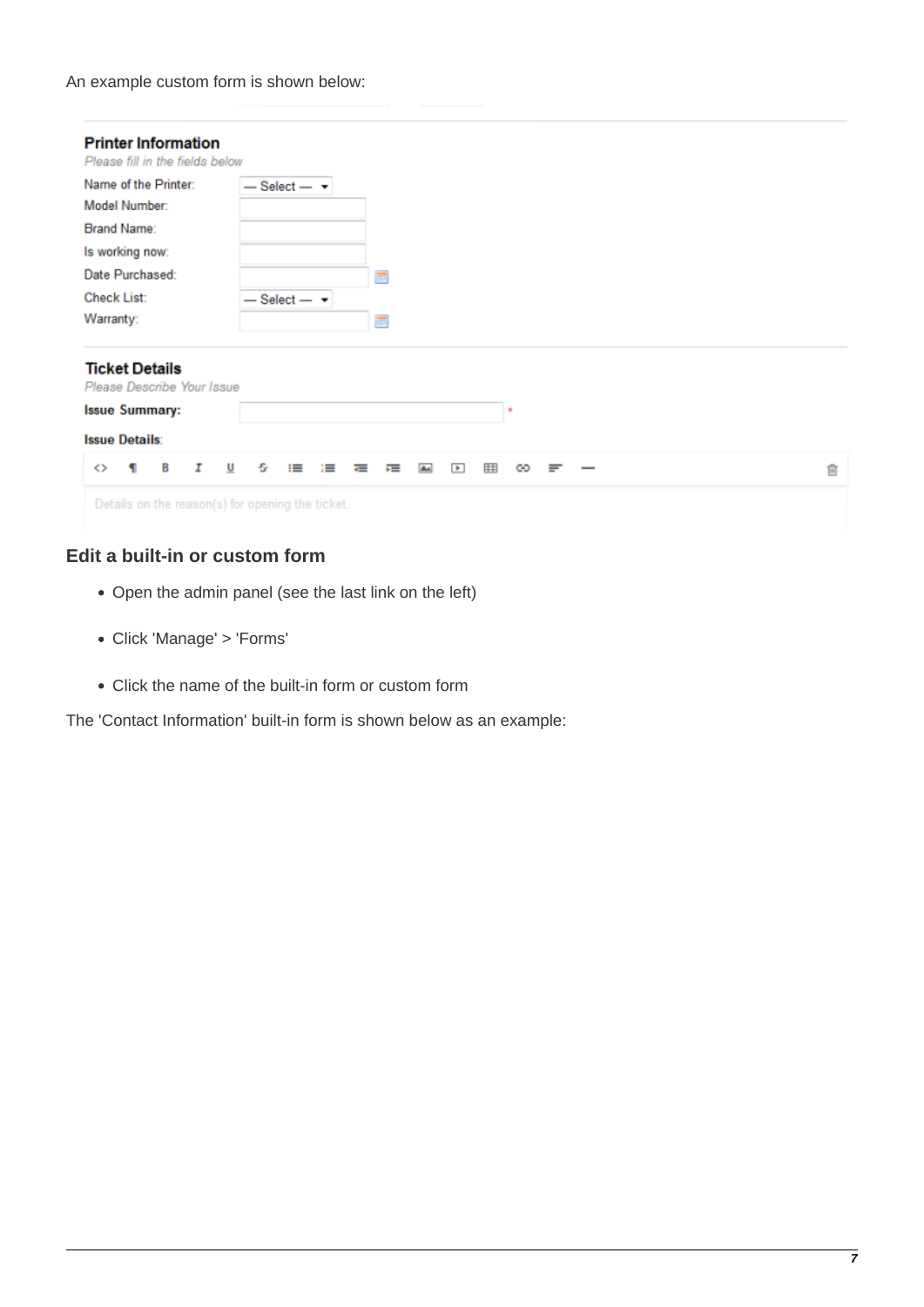| Title: *<br>Instructions: |                                                                       | Custom forms are used to allow custom data to be associated with tickets<br>Contact Information |              | $_{\odot}$<br>$\circ$<br>š. |                                                               |                        |                 |                             |
|---------------------------|-----------------------------------------------------------------------|-------------------------------------------------------------------------------------------------|--------------|-----------------------------|---------------------------------------------------------------|------------------------|-----------------|-----------------------------|
|                           | Form Fields fields available for ticket information<br>SORT @ LABEL @ | TYPE <sup>O</sup>                                                                               |              |                             | INTERNAL @                                                    | <b>REQUIRED</b>        | <b>VARIABLE</b> | <b>DELETE</b> <sup>O</sup>  |
| ÷                         | <b>Email Address</b>                                                  |                                                                                                 | Short Answer | <b>R</b> Config<br>۰        | g)                                                            | $\psi$                 | email           | $\mathcal{E}_{\mathcal{E}}$ |
| ÷                         | Full Name                                                             |                                                                                                 | Short Answer | C Config                    | W.                                                            | $\omega$               | name            | P.                          |
| ٠                         | Phone Number                                                          |                                                                                                 | Phone Number | C Config<br>٠               | $\boxdot$                                                     | $\mathbb{R}^3$         | phone           | $\overline{\mathcal{L}}$    |
| ٠                         | Internal Notes                                                        |                                                                                                 | Long Answer  | <b>Z</b> Config             | $\overline{\mathbf{v}}$                                       | $\widehat{\mathbb{R}}$ | notes           | Œ                           |
| ÷                         |                                                                       |                                                                                                 | Short Answer | ٧                           | $\left[\begin{smallmatrix} 1\\ 1\\ 1\end{smallmatrix}\right]$ | $\epsilon_{\rm c}$     |                 |                             |
| ÷                         |                                                                       |                                                                                                 | Short Answer | $\pmb{\tau}$                | $\overline{\mathbb{S}}$                                       | $\mathbb{R}^3$         |                 |                             |

- Update the editable fields as required. The update procedure is similar to adding a new custom form. See [above](#page--1-0) for help with this.
- Click 'Save changes'
- The updates will appear in all interfaces that use the form.

# <span id="page-7-0"></span>**Add a custom list**

Click 'Admin Panel' > 'Manage' > 'Lists'

- This area lets you manage lists of items which populate the drop-down menus on your forms.
- For example, if you add a custom field called 'Salutation' to the new user (contact information) form, then your list would include items like 'Mr', 'Mrs', 'Ms', 'Senor', 'Senora', etc.
- Once saved, you can select your new list in the 'Type' column of the form edit screen. For example: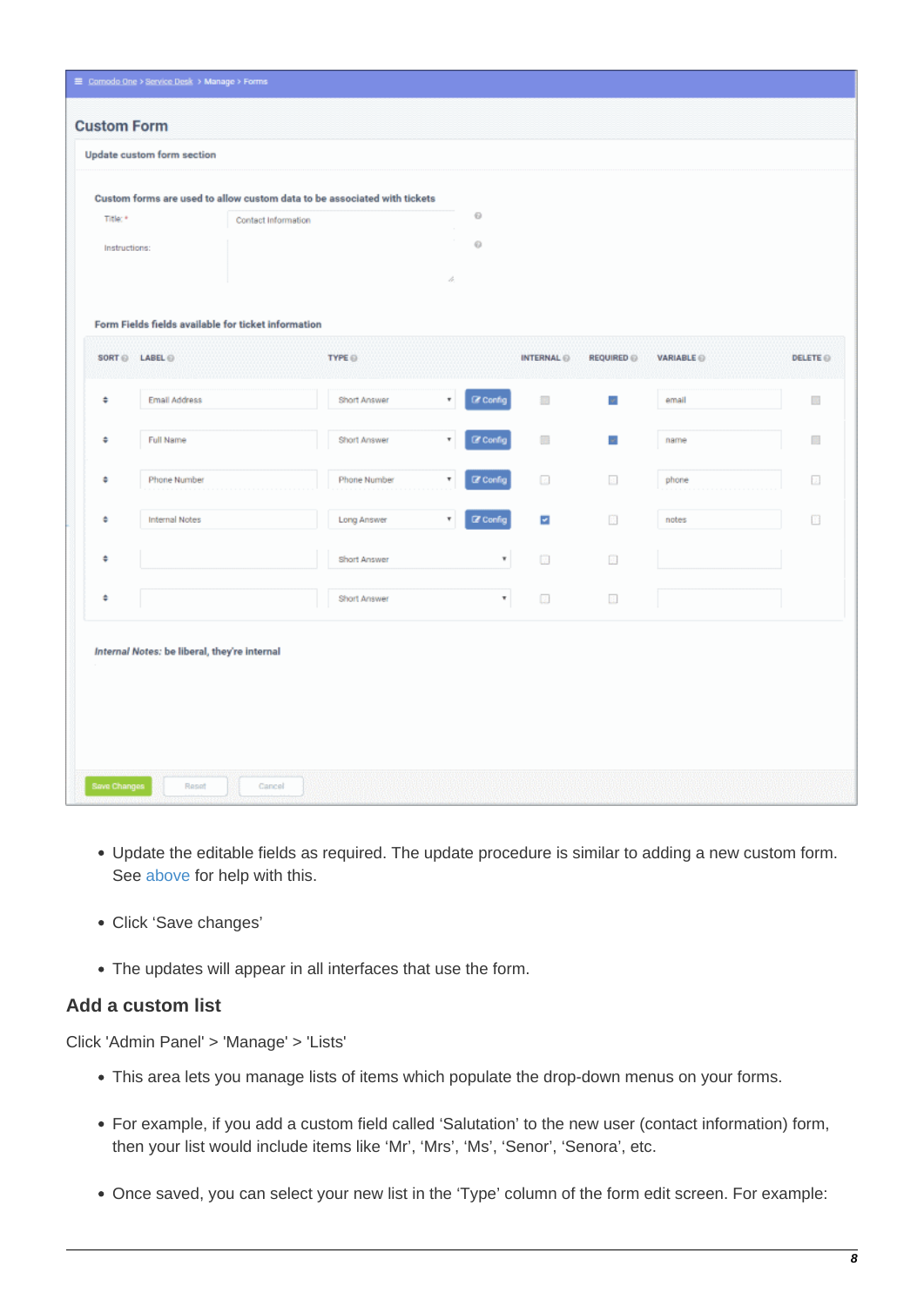- Click 'Admin Panel' > 'Manage' > 'Forms'
- Click on the 'Contact Information' from
- Click 'Add new field'. Type 'Salutation' as the label
- You can select your custom list from the 'Type' drop-down:

| <b>Phone Number</b>   | <b>Priority Level</b><br>Asset Type       |   |
|-----------------------|-------------------------------------------|---|
| <b>Internal Notes</b> | <b>Ticket Type</b><br><b>Custom Lists</b> | v |
|                       | <b>Salutations</b>                        |   |
| Salutation            | <b>Short Answer</b><br>$\checkmark$       |   |
|                       |                                           |   |

You can also set up multi-level lists with a 'parent-child' structure. The contents of the child list dynamically change depending on the item chosen in the parent list.

### **Create a new custom list**

- Open the admin panel (see the last link on the left)
- Click 'Manage' > 'Lists'
- Click 'Add New Custom List':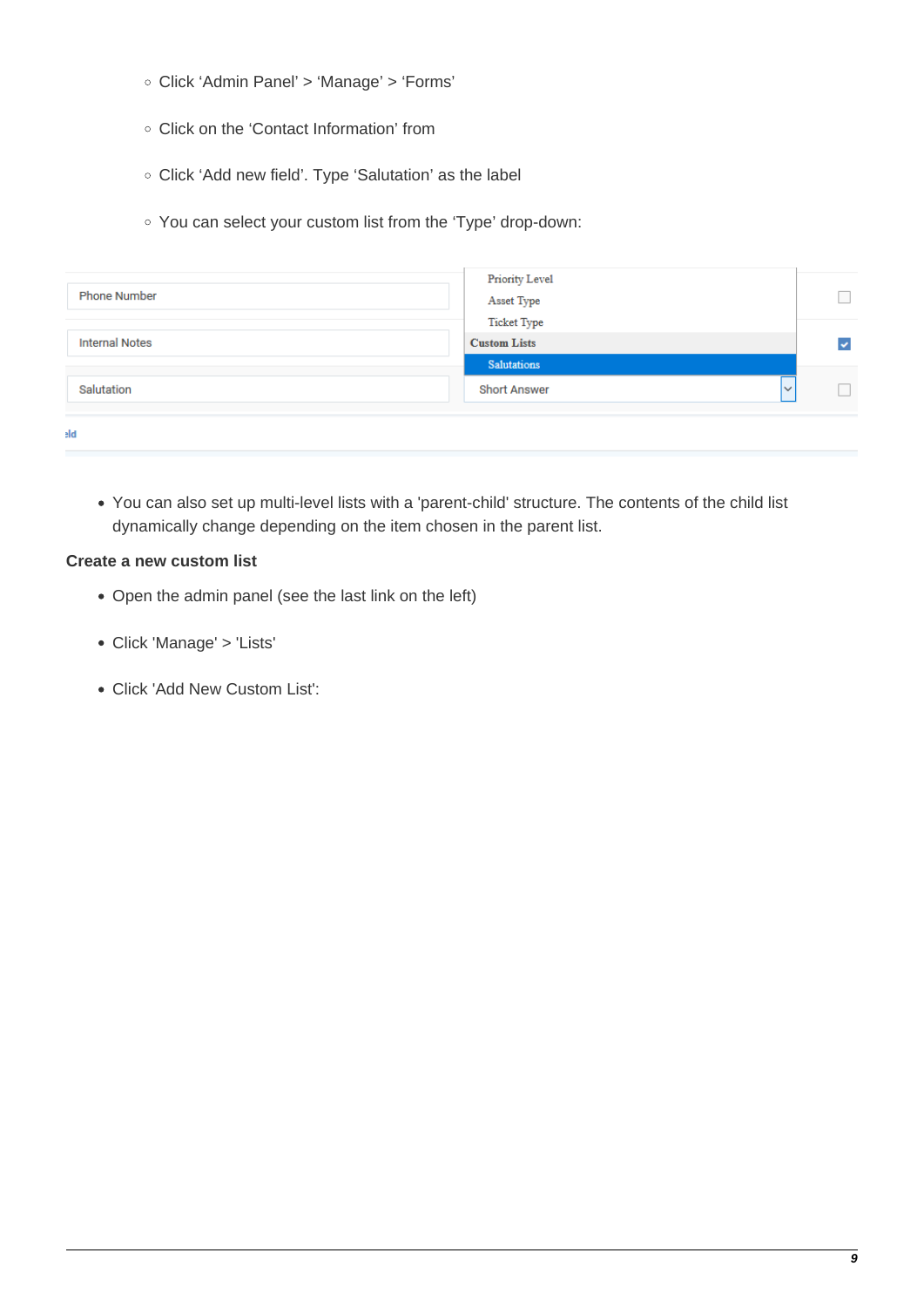

Follow these steps to create your list:

- [Step 1 General settings](#page-10-0)
- [Step 2 Add items to the list](#page-11-0)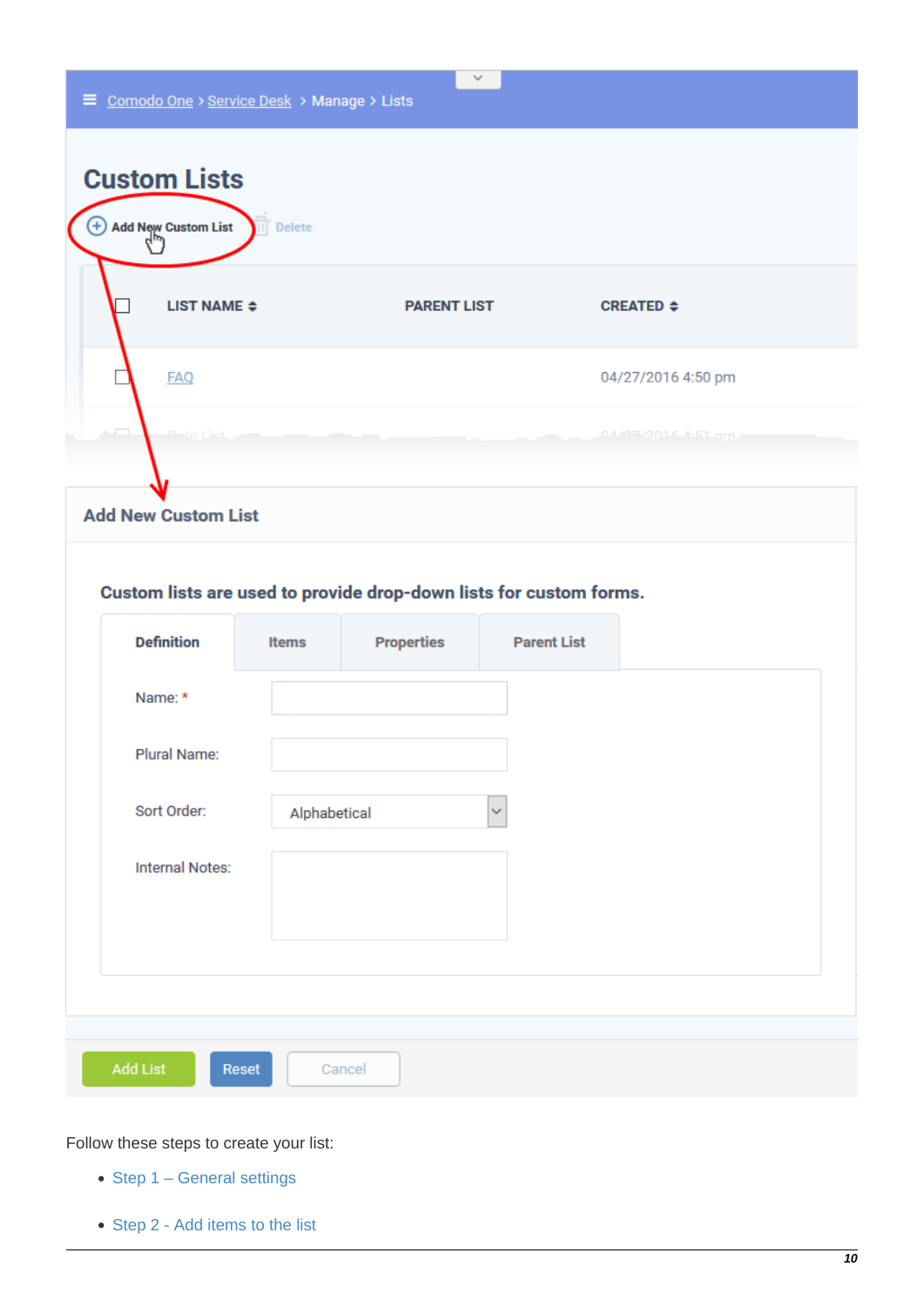- [Step 3 Define item properties \(optional\)](#page-12-0)
- [Step 4 Enter the values for the properties \(optional\)](#page-16-0)
- [Step 5 Map list items to parent list \(optional\)](#page-17-0)

#### <span id="page-10-0"></span>**Step 1 - General settings**

Open the 'Definition' tab in the new list screen:

| <b>Definition</b>      | <b>Items</b> | <b>Properties</b> | <b>Parent List</b> |  |
|------------------------|--------------|-------------------|--------------------|--|
| Name: *                |              |                   |                    |  |
| Plural Name:           |              |                   |                    |  |
| Sort Order:            | Alphabetical |                   | $\checkmark$       |  |
|                        |              |                   |                    |  |
|                        |              |                   |                    |  |
| <b>Internal Notes:</b> |              |                   |                    |  |

- **Name:** Create a label for the list. This should describe the items in the list itself. For example, if you add a field called 'Operating System' to your new ticket form, then you could enter 'OS' as the name of the list.
- **Plural Name:** Enter the term to describe multiple instances of the list. For example, if your list is called 'Country', then the plural is 'Countries'. The plural form is shown in the 'Type' column of the field at 'Admin Panel' > 'Manage' > 'Forms'. If you leave this field blank, Service Desk will simply add an 's' on the end of the name.
- **Sort Order:** Choose how list items should be shown in the list (alphabetical, reverse alphabetical, or sorted manually). The options selected here will be applied to the items in the 'Items' tab.
- **Internal Notes:** Add any comments about the list. The comment are only visible to staff and admins.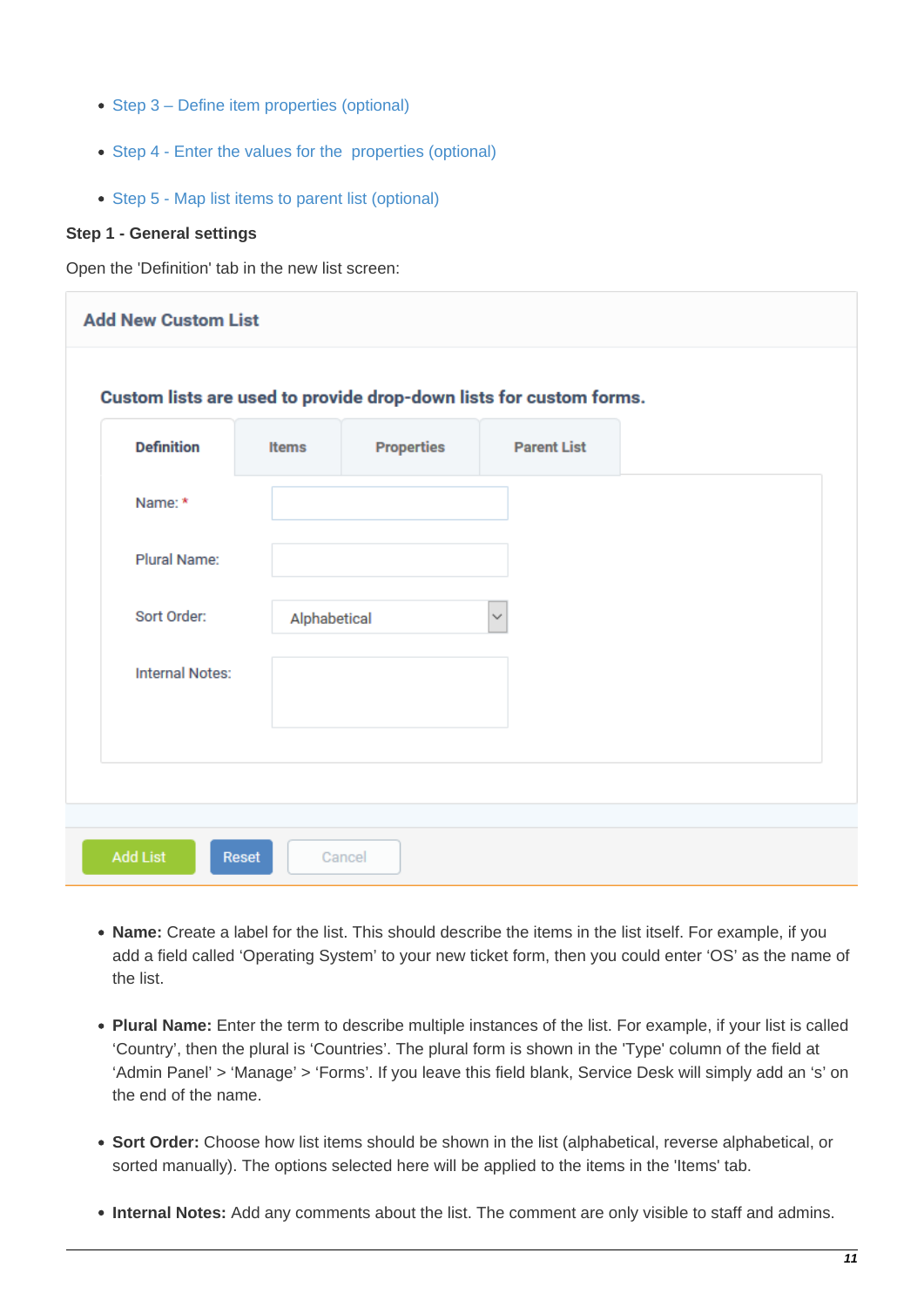#### <span id="page-11-0"></span>**Step 2 - Add items to the list**

Click the 'Items' tab.

| <b>Add New Custom List</b> |              |            |                                                                    |                        |  |
|----------------------------|--------------|------------|--------------------------------------------------------------------|------------------------|--|
|                            |              |            | Custom lists are used to provide drop-down lists for custom forms. |                        |  |
| <b>Definition</b>          | <b>Items</b> | Properties | <b>Parent List</b>                                                 |                        |  |
| Showing 0 list items       |              |            |                                                                    |                        |  |
| <b>VALUE</b>               |              |            | <b>EXTRA - ABBREVIATIONS AND</b><br><b>SUCH</b>                    | <b>DISABLED DELETE</b> |  |
| ÷                          |              |            |                                                                    |                        |  |
| $\ddot{}$                  |              |            |                                                                    |                        |  |
| $\ddot{}$                  |              |            |                                                                    |                        |  |
| $\ddot{}$                  |              |            |                                                                    |                        |  |
| Add New Item               |              |            |                                                                    |                        |  |

Type each item you want in the list on a separate row. These are the options you will present in the drop-down menu.

For example, if your list is called 'Operating System', then your items could be 'Windows 10', 'Windows 8/8.1', 'Ubuntu', 'Debian', 'iOS', 'Android' etc.

- **Value** Enter the label of the item. This is what the user sees in the list.
- **Extra** Abbreviations and such.
- **Disabled** Enable or disable the item. Disabled items are not shown in the drop-down, but can be quickly re-enabled later.
- **Delete** Remove the item.
- Click 'Add New Item' if you want more than four items in the list.
- Click 'Save Changes'. The 'Disabled' and 'Delete' check-boxes become active after you save the list.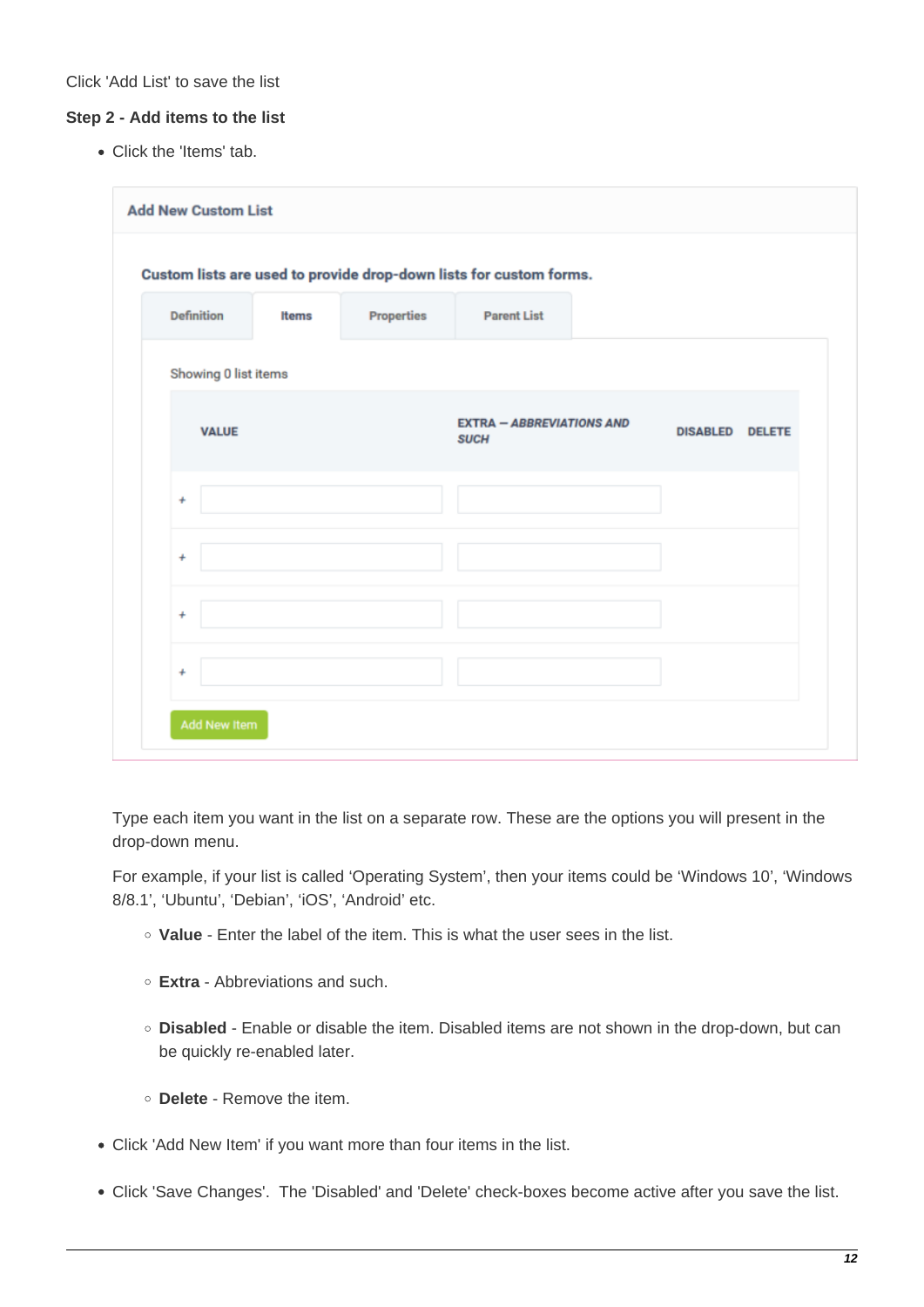You can finish at this point if required.

The custom list is available for selection in the 'Type' column of the forms available at 'Admin Panel' > 'Manage' > 'Forms'.

Steps 3 – 5 are optional, allowing you to add tool-tips to your custom list and to create child lists.

#### <span id="page-12-0"></span>**Step 3 - Define item properties (optional)**

- The 'Properties' tab lets you add more details about the items in your list. Staff and users can see this information when they place their mouse over the item.
- For example, say you added a custom field, 'Printer Model', to your 'Ticket Details' form. You then created a custom list which consists of various printer models.
- You could add 4 items in the 'Properties' tab 'Technology', 'Monochrome Speed', 'Color Speed' and 'Maximum Resolution'. You can then define values for the 4 properties for each printer model.
- Users select the model they are having problems with when they create their ticket. Staff and users can then see the additional model info in the ticket details screen:

| <b>SLA Plan:</b>        | Default SLA (Active)                             | <b>Last Messa</b>   |
|-------------------------|--------------------------------------------------|---------------------|
| <b>Due Date:</b>        | Thu, Sep 28 2017 2:21 pm                         | <b>Last Respo</b>   |
| <b>Asset Type:</b>      | Other                                            | <b>Printer Brad</b> |
| <b>Printer Model:</b>   | A920<br>A920                                     | ×                   |
|                         | <b>Technology:</b><br>Inkjet                     |                     |
| <b>Material Details</b> | Monochrome up to 14 ppm<br>speed:                |                     |
|                         | Color Speed: up to 8 ppm                         |                     |
|                         | Maximim<br>4800 x 1200 dpi<br><b>Resolution:</b> |                     |

#### **Example process:**

- Populate the 'Definition' and 'Items' tabs as explained in steps 1 and 2
- Click the 'Properties' tab.
- Create your properties. In our example, 'Technology', 'Monochrome Speed', 'Color Speed' and 'Maximum Resolution'.
- Leave the 'Type' as 'Short Answer' for now.
- Click 'Save Changes'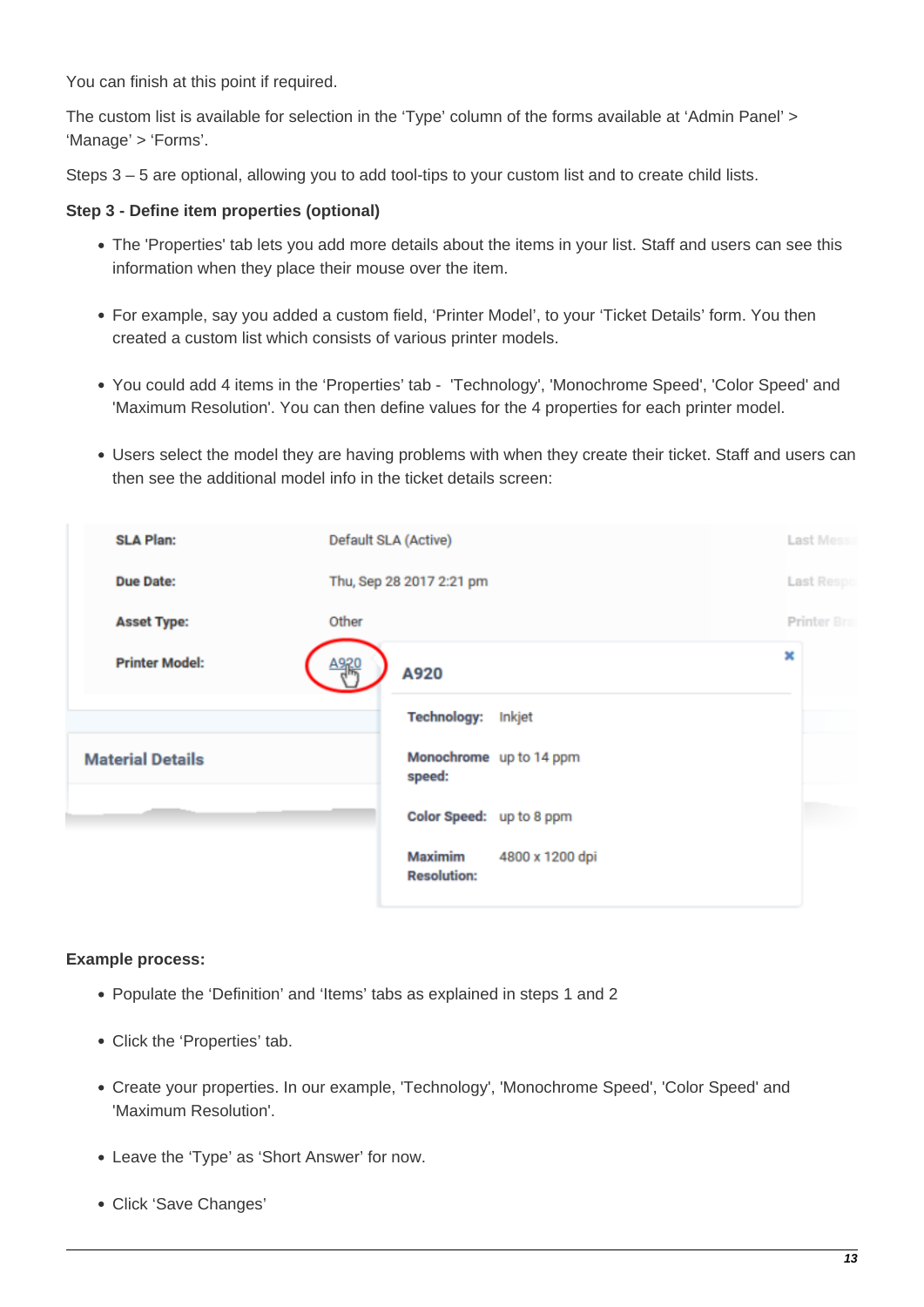- Go back to the 'Items' tab
- Click the 'Properties' link in the row of your first item
- Type the specs of the item concerned for each property then 'Save'.
- Repeat for all items in the list
- Click 'Save Changes' to save the entire list.
- The additional properties will be visible to staff and users in the ticket details screen.

#### **Add properties to a list**

Click the 'Properties' tab

| <b>Definition</b> | <b>Items</b> | <b>Properties</b>                                  | <b>Parent List</b>                  |                 |               |
|-------------------|--------------|----------------------------------------------------|-------------------------------------|-----------------|---------------|
|                   |              | Item Properties properties definable for each item |                                     |                 |               |
| SORT LABEL        |              |                                                    | <b>TYPE</b>                         | <b>VARIABLE</b> | <b>DELETE</b> |
| ÷                 |              |                                                    | <b>Short Answer</b><br>$\checkmark$ |                 |               |
| $\ddot{}$         |              |                                                    | <b>Short Answer</b><br>$\checkmark$ |                 |               |

- **Label:** Type the name of the property. For example, 'Maximum Resolution'.
- **Type:** Choose how you want to present the information. 'Short Answer' means you can type a short definition into a text-box.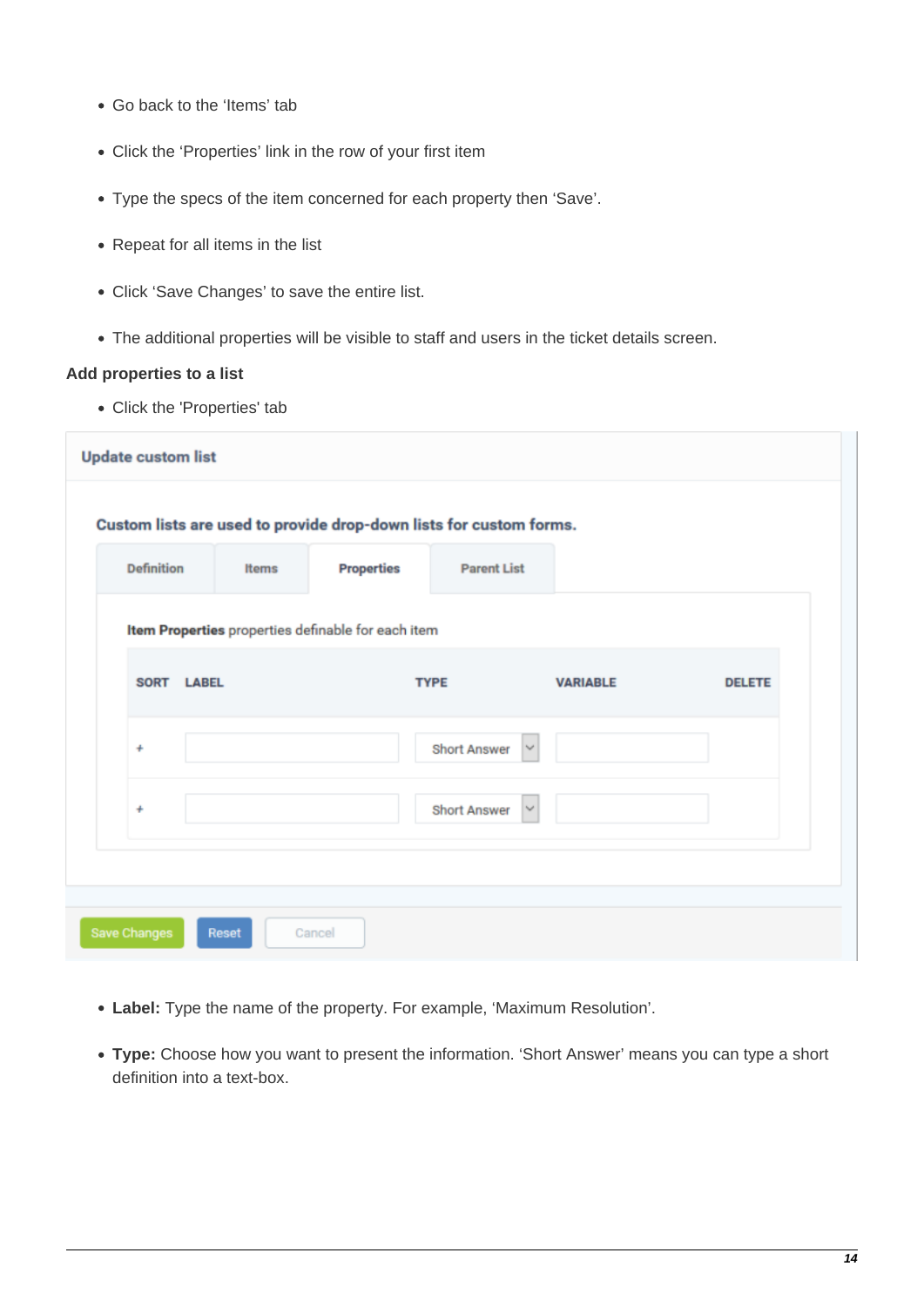| <b>TYPE</b>            | <b>VAR</b> |
|------------------------|------------|
| <b>Short Answer</b>    |            |
| <b>Basic Fields</b>    |            |
| <b>Short Answer</b>    |            |
| <b>Long Answer</b>     |            |
| Date and Time          |            |
| <b>Phone Number</b>    |            |
| Checkbox               |            |
| Choices                |            |
| <b>Section Break</b>   |            |
| <b>Built-in Lists</b>  |            |
| <b>Priority Level</b>  |            |
| <b>Asset Type</b>      |            |
| <b>Ticket Category</b> |            |
| <b>Custom Lists</b>    |            |
| Date Lists             |            |
| <b>FAQs</b>            |            |
| no plural names        |            |
| PRI                    |            |
| <b>Printer Model</b>   |            |
| <b>Printer Model</b>   |            |

**Tip:** If required, you can create a custom list of parameters. You can then select that as drop-down for entering the values for the property.

- **Variable** Enter a variable name for the field data. The variables can be used in email templates for sending automated messages.
	- For example if you use the variable name 'resolution' for the 'Maximum Resolution' property, then you can use '%{**identifier.**resolution} in email templates to fetch the actual value. The **identifier** depends on the interface in which you use the form. See [above](#page-3-0) for explanation of using variables in the email templates.
- **Delete** Lets you remove the parameter while editing the list.

**Note:** The 'Variable' and 'Delete' options will be active after you save the list.

- Click 'Save Changes' to save the list
- Reopen the 'Properties' tab after saving the list.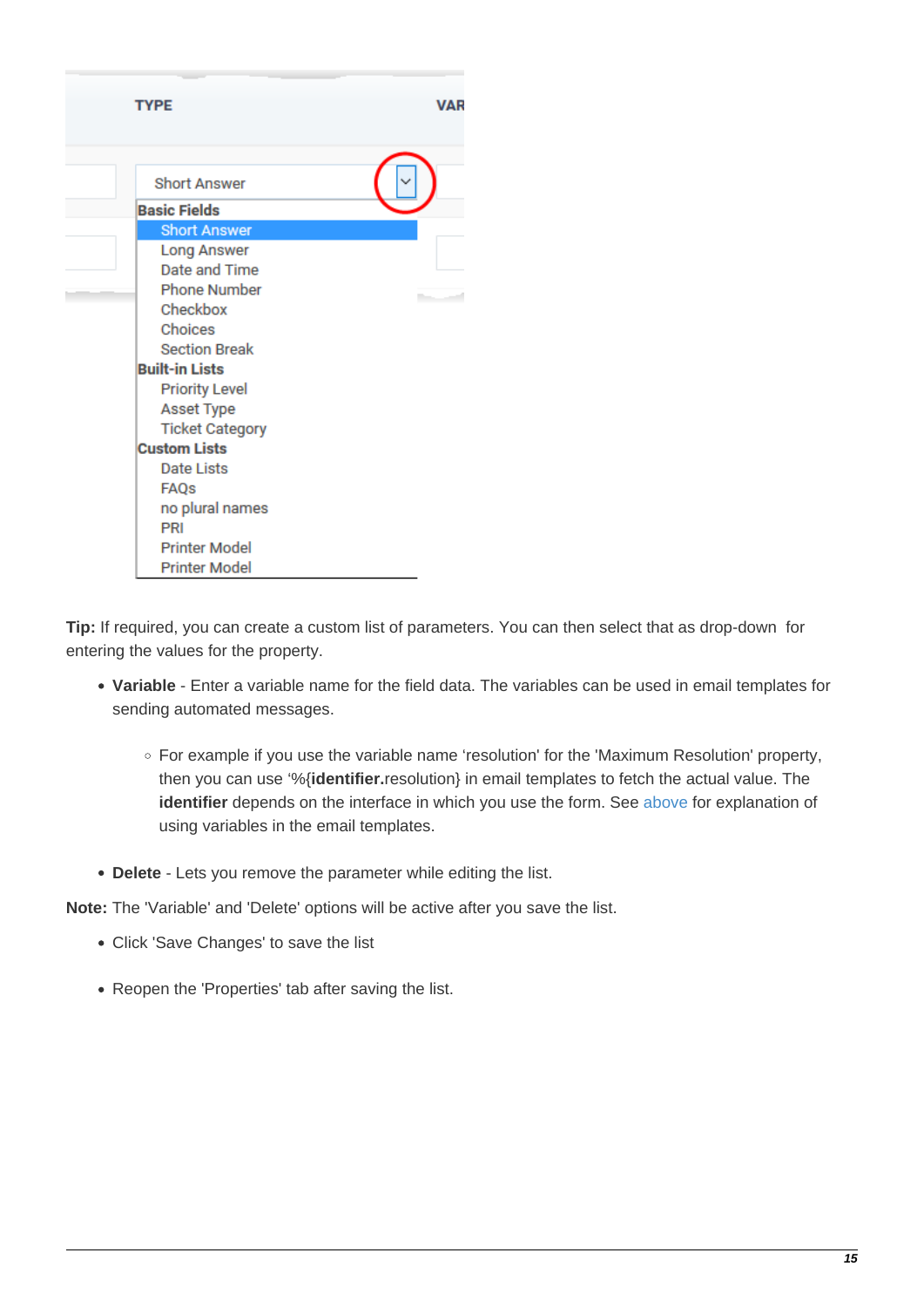| Custom lists are used to provide drop-down lists for custom forms. |                   |                          |                 |               |
|--------------------------------------------------------------------|-------------------|--------------------------|-----------------|---------------|
| <b>Definition</b><br>Items                                         | <b>Properties</b> | <b>Parent List</b>       |                 |               |
| Item Properties properties definable for each item                 |                   |                          |                 |               |
| SORT LABEL                                                         |                   | <b>TYPE</b>              | <b>VARIABLE</b> | <b>DELETE</b> |
| ٠<br>Technology                                                    |                   | <b>Short Answer</b><br>w | C Config        | $\Box$        |
| ÷<br>Monochrome speed                                              |                   | <b>Short Answer</b>      | C Config        | □             |
| $\ddot{}$                                                          |                   | <b>Short Answer</b>      | $\checkmark$    |               |
| $\ddot{}$                                                          |                   | <b>Short Answer</b>      | v               |               |
|                                                                    |                   |                          |                 |               |

**Config:** Click the 'Config' button for a property to set up how the property field is shown for entering the value in the 'Item Properties' dialog ([next step](#page-16-0)). You can also set the limits, specify help text shown for the field, lead text shown inside the field and more. The example below shows the configuration screen for the 'Short Answer' type field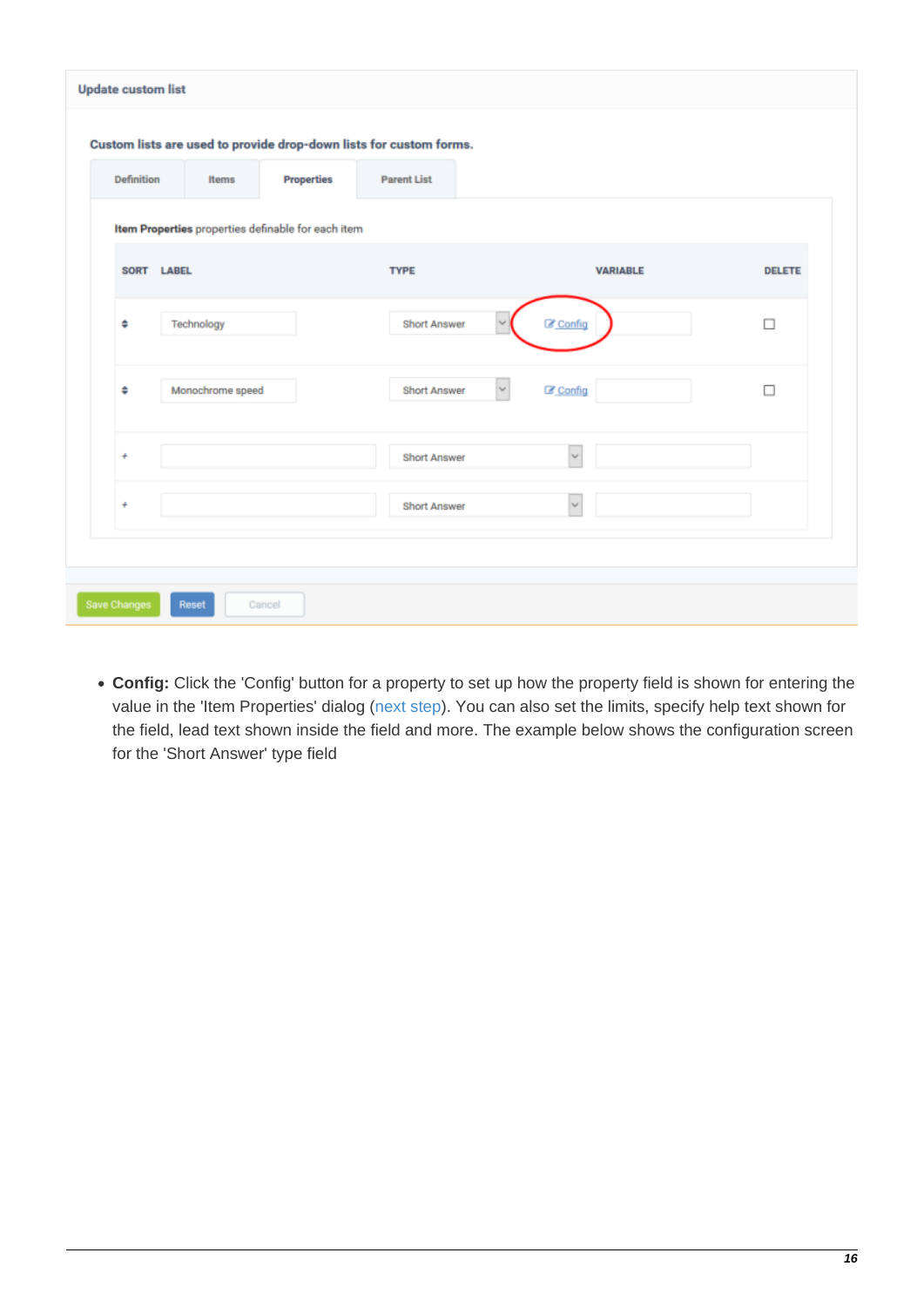| <b>Field Configuration - Technology</b> |                                                                    |  |
|-----------------------------------------|--------------------------------------------------------------------|--|
| Size:                                   | 16                                                                 |  |
| Max Length:                             | 30                                                                 |  |
| Validator:                              | None                                                               |  |
| <b>Validation Error:</b>                |                                                                    |  |
|                                         | Message shown to user if the input does not match the<br>validator |  |
| Placeholder:                            |                                                                    |  |
|                                         | Text shown in before any input from the user                       |  |
| Help Text:                              |                                                                    |  |
|                                         | a.<br>Help text shown with the field                               |  |
|                                         | Cancel<br>Save<br>Reset                                            |  |

- Configure the field and click 'Save'
- Repeat the process for configuring other properties

**Tip:** You can add more properties using the new blank items appearing in the interface and repeating the process. Also, you can manually sort the items to the order in which they have to appear in the 'Properties' tool tip, by dragging the icon in the 'Sort' column to required position.

Click the 'Save Changes' to save the properties list.

#### <span id="page-16-0"></span>**Step 4 - Enter values for the properties (optional)**

- Click the 'Items' tab after saving the properties list
- Click the 'Properties' link of an item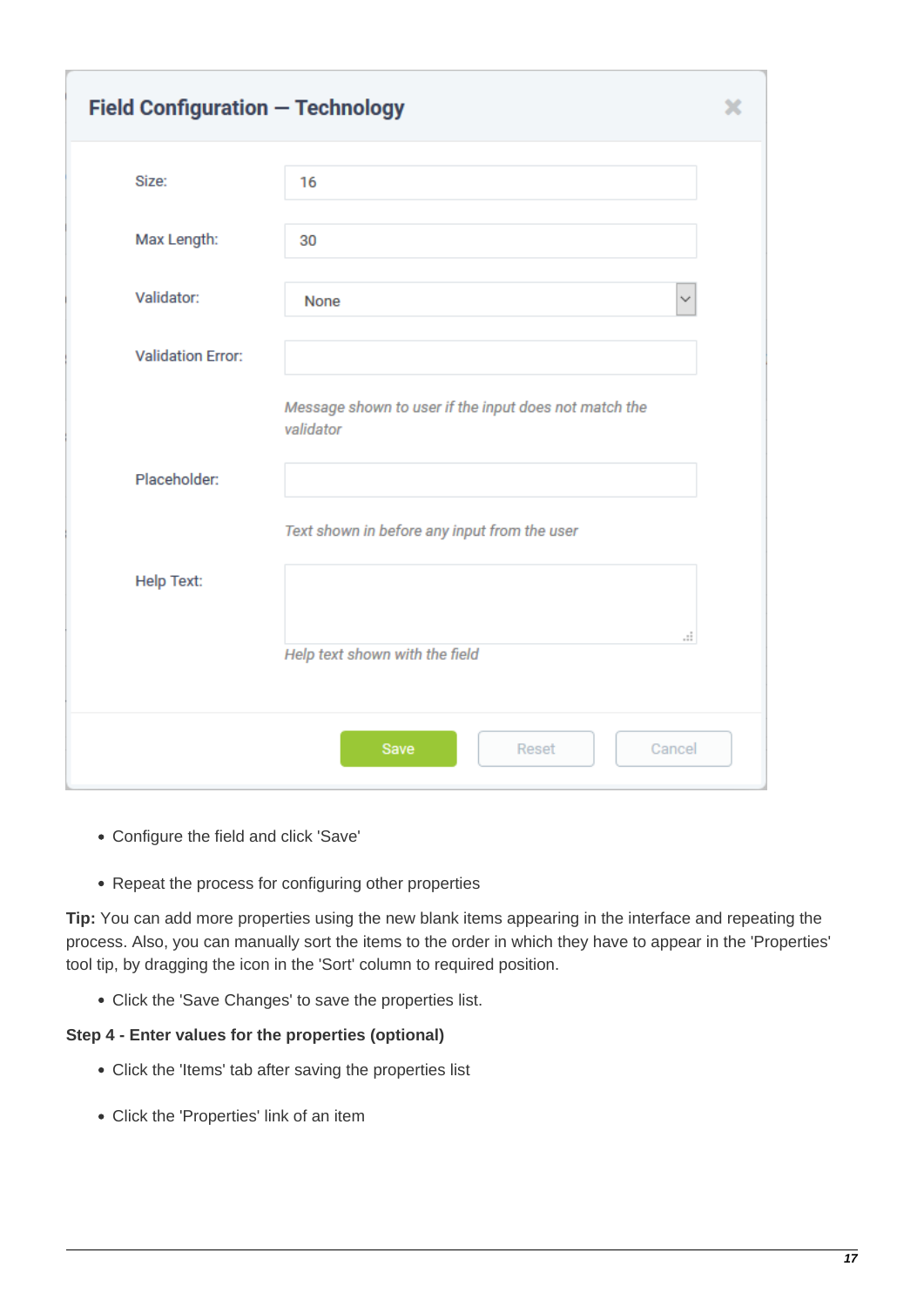|                         | <b>Properties</b><br><b>Items</b> | <b>Parent List</b>         |                              |
|-------------------------|-----------------------------------|----------------------------|------------------------------|
| Showing 6 list items    |                                   |                            |                              |
| <b>VALUE</b>            |                                   |                            | <b>EXTRA - ABBREVIATIONS</b> |
| A920                    |                                   | <b><i>C</i></b> Properties |                              |
| A940                    |                                   | <b><i>C</i></b> Properties |                              |
| HP Deskiet 1010 Printer |                                   | <b>Z</b> Properties        |                              |
|                         |                                   |                            |                              |
|                         |                                   |                            |                              |
| Item Properties - A920  |                                   |                            | ×                            |
| Technology:             | Inkjet                            |                            |                              |
| Monochrome<br>speed:    | Up to 14 ppm                      |                            |                              |
| Color Speed:            | Up to 8 ppm                       |                            |                              |

The fields added under the 'Properties' tab in the [previous step](#page-12-0) appear in this dialog.

- Enter the values for the properties and click 'Save'
- Repeat the process to specify properties for all items
- <span id="page-17-0"></span>Click 'Save Changes' to save the entered properties for the items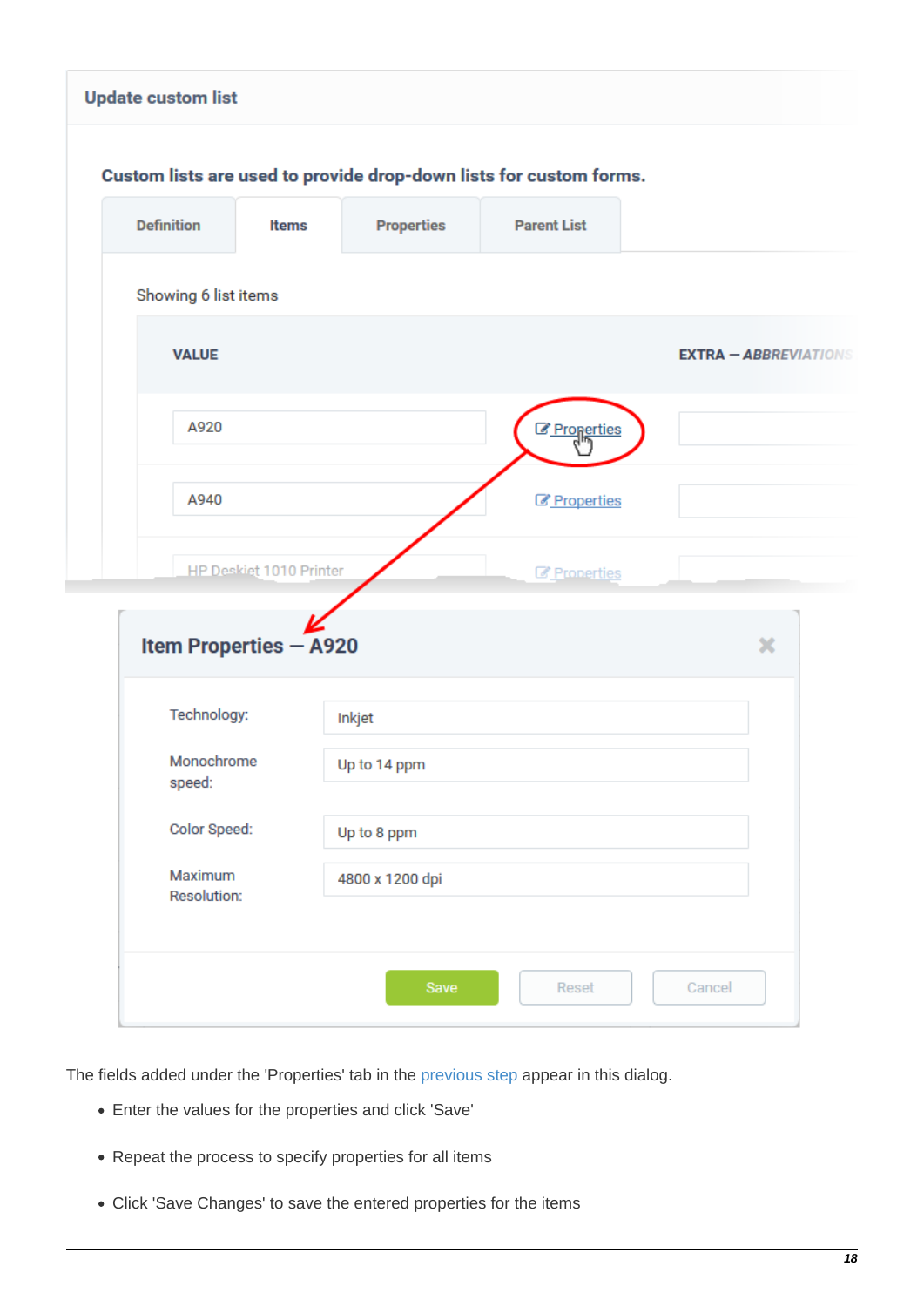# **Step 5 - Map list items to parent list (optional)**

- Custom lists can be constructed to have a multi-level 'parent-child' structure. When the parent and child lists are selected for successive fields in a custom form, the contents of a child list dynamically change depending on the item selected in the parent list.
- The 'Parent List' tab lets you choose a parent list, if the currently configured list is a child list.
	- $\circ$  Once a parent list is chosen, options for selecting the parent item for each item in the currently configured list appears
	- The parent and child lists can be added for successive fields in a custom form
	- $\circ$  When an item is chosen from the parent field drop-down in the interface where the form is used, the successive child field drop-down shows only the corresponding child items and so on

#### **Configure patent items for currently configured list**

Click the 'Parent List' tab



Choose the parent list for the currently configured list from the drop-down

After selecting the parent list, the list of items in the currently configured list will appear with a drop-down menu beside each (under 'Parent Item'). Each drop-down contains the list of all items included in the chosen parent list.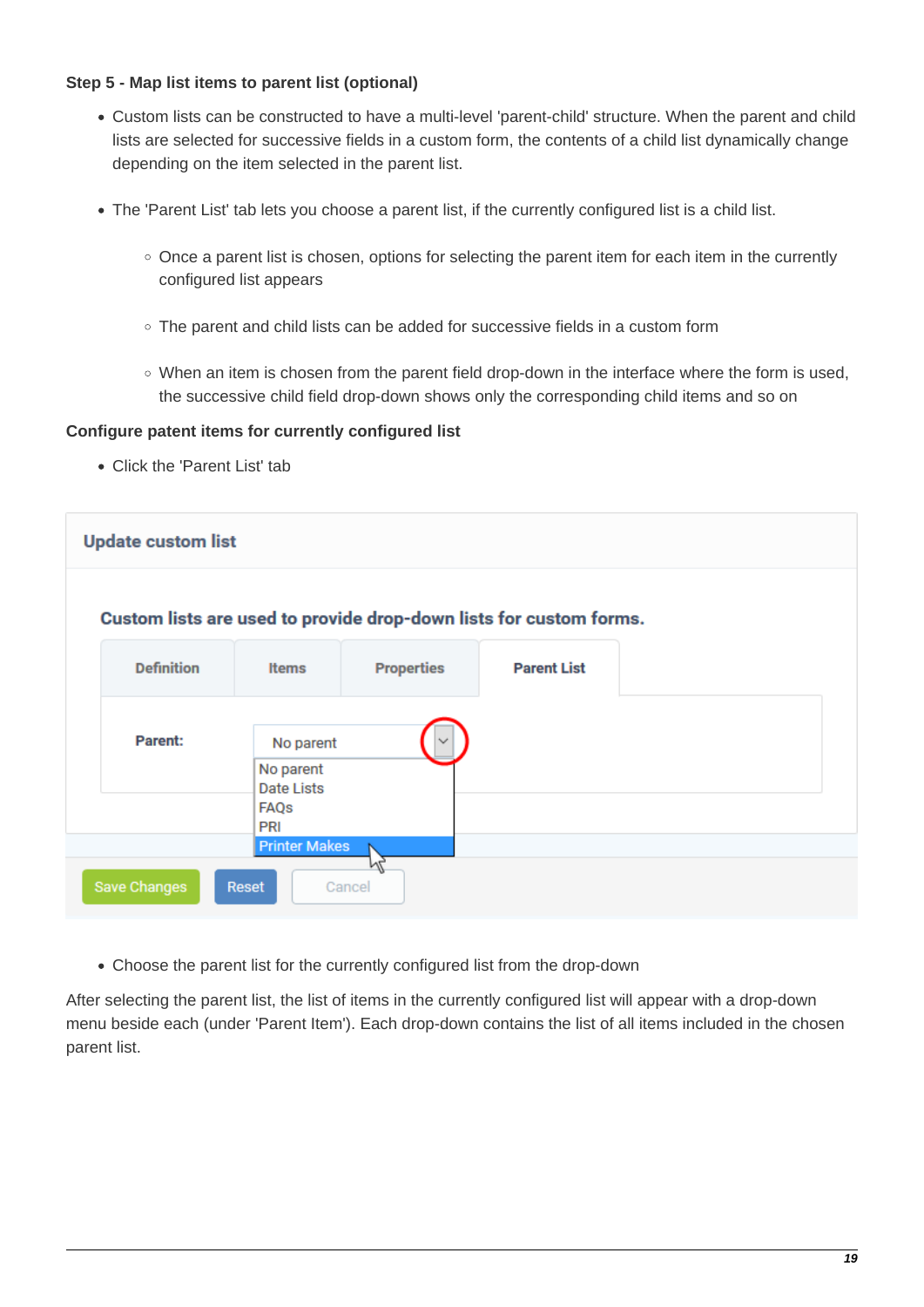| <b>Update custom list</b> |                      |                                                                |                                                                    |
|---------------------------|----------------------|----------------------------------------------------------------|--------------------------------------------------------------------|
|                           |                      |                                                                | Custom lists are used to provide drop-down lists for custom forms. |
| <b>Definition</b>         | <b>Items</b>         | <b>Properties</b>                                              | <b>Parent List</b>                                                 |
| <b>Parent:</b>            | <b>Printer Makes</b> | $\mathcal{L}$                                                  |                                                                    |
| <b>ITEMS</b>              |                      | <b>PARENT ITEM</b>                                             |                                                                    |
| ML-1676                   |                      | Select a parent item<br>Select a parent item<br><b>Brother</b> |                                                                    |
| A920                      |                      | Dell<br>Epson<br><b>Hewlett Packard</b><br>Samsung             |                                                                    |
| A940                      |                      | Select a parent item                                           |                                                                    |

- Choose the respective parent item or each item in the currently configured child list one by one, from the 'Parent Item',
- Click 'Save Changes'

The custom list is added and will be available for adding to custom field drop-downs in custom forms.

# <span id="page-19-0"></span>**Field Types in Custom Forms and Custom Lists**

| <b>Field Type</b>      | How the field will be<br>displayed in the target form                                                                                                                                     |
|------------------------|-------------------------------------------------------------------------------------------------------------------------------------------------------------------------------------------|
| <b>Short Answer</b>    | Single line text box                                                                                                                                                                      |
| Long Answer            | Multi line text box                                                                                                                                                                       |
| <b>I</b> Date and Time | Shows the date field with calendar icon to choose a date. If configured for time,<br>displays a drop-down that shows time at intervals of 15 minutes, for the user to choose<br>the time. |
| Phone number           | Shows single line text field for entering phone number. If configured, shows an<br>additional box for 'Extension' number                                                                  |
| Check box              | Displays a checkbox for the field.                                                                                                                                                        |